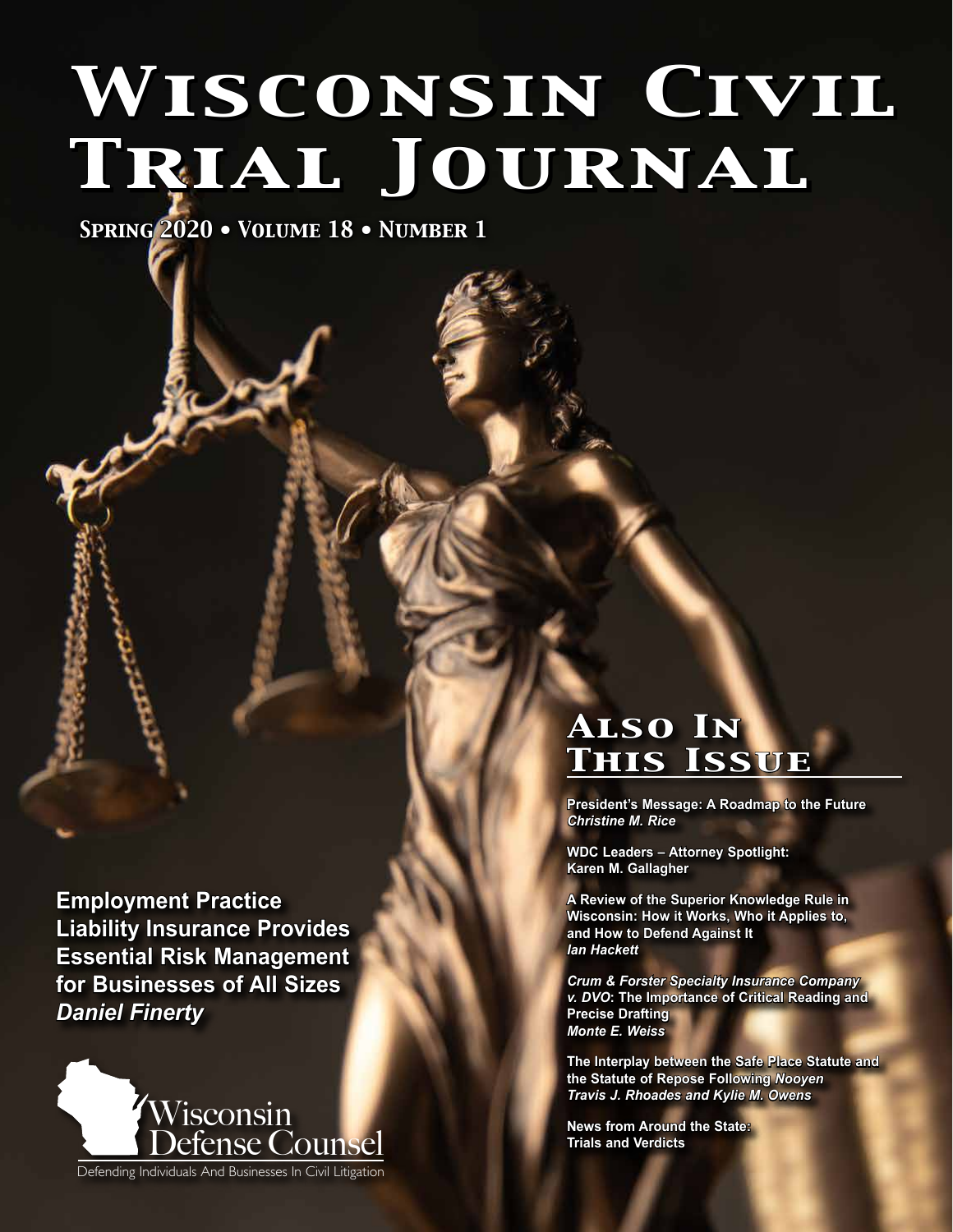#### **OFFICERS**

#### **PRESIDENT**

**Christine Rice** Simpson & Deardorff, S.C. rice@simpsondeardorff.com

**PRESIDENT-ELECT Andrew Hebl** Boardman & Clark LLP ahebl@boardmanclark.com

#### **SECRETARY/TREASURER**

**Christopher Bandt** Nash, Spindler, Grimstad & McCracken, LLP cbandt@nashlaw.com

#### **IMMEDIATE PAST PRESIDENT**

**Ariella Schreiber** Rural Mutual Insurance aschreiber@ruralins.com

#### **PROGRAM CHAIR**

**Nicole Marklein** Cross, Jenks, Mercer & Maffei nmarklein@cjmmlaw.com

#### **DIRECTORS**

**Gina Budzinski** American Family Insurance Co. gbudzins@amfam.com

**Kristine Burck** Wisconsin Mutual Insurance kburck@wiins.com

**Jeremy Gill** Nash, Spindler, Grimstad & McCracken, LLP jgill@nashlaw.com

**Andrea Goode** Borgelt, Powell, Peterson & Frauen, S.C. agoode@borgelt.com

**Randall Guse** Otjen, Gendelman, Zitzer, Johnson & Weir, S.C. rguse@otjen.com

**Patrick Heaney** Thrasher, Pelish, Franti & Heaney, Ltd pgh@ricelakelaw.com

**Grace Kulkoski** von Briesen & Roper, S.C. gkulkoski@vonbriesen.com

**Heather Nelson** Everson, Whitney, Everson & Brehm, S.C. hnelson@eversonlaw.com

**David Ress** Bell, Moore & Richter, S.C. dress@bmrlawyers.com

**Brent Smith** Johns, Flaherty & Collins, S.C. brent@johnsflaherty.com

**Monte Weiss** Weiss Law Office, S.C. monte.weiss@mweisslaw.net

**Brian Williams** Davczyk & Varline, LLC bwilliams@dvlawoffice.com

#### **Daniel Finerty** Lindner & Marsack, S.C.

**Ian Hackett**

**Kylie M. Owens** Crivello Carlson S.C.

**Travis J. Rhoades** Crivello Carlson S.C.

**Christine M. Rice** President, Wisconsin Defense Counsel

> **Monte E. Weiss** Weiss Law Office, S.C.

#### **Editor**

**Vincent J. Scipior** Coyne, Schultz, Becker & Bauer, S.C. vscipior@cnsbb.com

**Amicus Curiae Committee** Monte Weiss Weiss Law Office, S.C. monte.weiss@mweisslaw.net

**Cyber Law and Technology Committee** Chair: Travis Rhoades Crivello Carlson, S.C. trhoades@crivellocarlson.com

> Vice Chair: Randall Guse Otjen, Gendelman, Zitzer, Johnson & Weir, S.C. rguse@otjen.com

**Employment Law Committee** Chair: Elizabeth Rowicki SECURA Insurance lrowicki@secura.net

**Insurance Law Committee** Chair: Monte Weiss Weiss Law Office, S.C. monte.weiss@mweisslaw.net

Vice-Chair: Joseph Sarmiento Karbal, Cohen, Economou, Silk & Dunne jsarmiento@karballaw.com

**Litigation Skills Committee** Frederick Strampe Borgelt, Powell, Peterson & Frauen, S.C. fstrampe@borgelt.com

> **Membership Committee** Sandy Hupfer SECURA Insurance shupfer@secura.net

**Website and Social Media Committee** Nicole Radler Simpson & Deardorff, S.C. radler@simpsondeardorff.com

**Wisconsin Civil Jury Instructions Committee** Christopher Bandt Nash, Spindler, Grimstad & McCracken, LLP cbandt@nashlaw.com

**Women in the Law Committee** Chair: Heather Nelson Everson, Whitney, Everson & Brehm, S.C. hnelson@eversonlaw.com

Vice-Chair: Andrea Goode Borgelt, Powell, Peterson & Frauen, S.C. agoode@borgelt.com

> **Young Lawyer Committee** Joshua Greatsinger Nash, Spindler, Grimstad & McCracken, LLP jgreatsinger@nashlaw.com

> > **DRI Representative** Sandy Hupfer SECURA Insurance shupfer@secura.net

**Executive Director** Jenni Kilpatrick, CAE jenni@wdc-online.org

**Legislative Advisors** Andrew Cook Hamilton Consulting Group cook@hamilton-consulting.com

Rebecca Hogan Hamilton Consulting Group hogan@hamilton-consulting.com

#### **Columnists**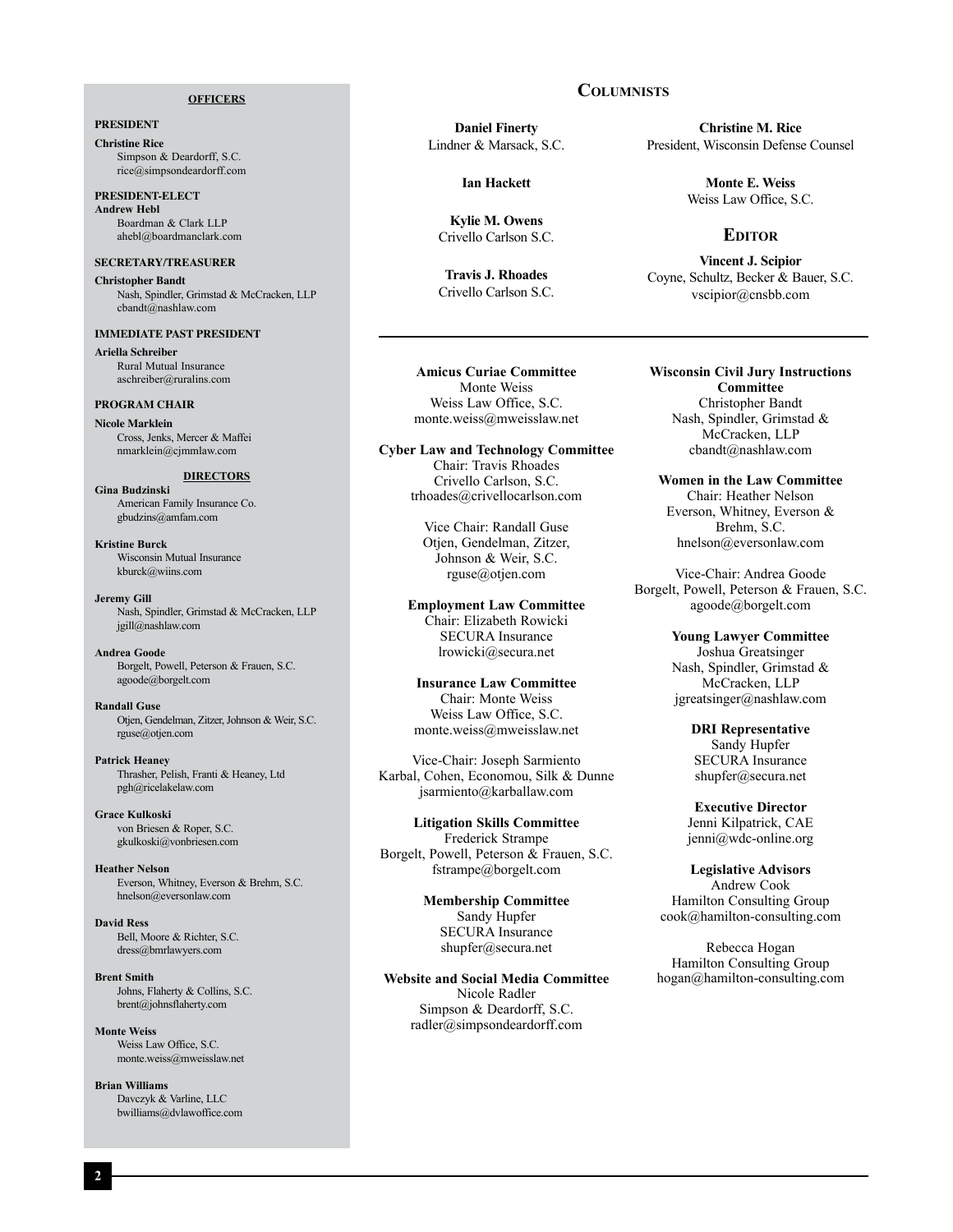

Defending Individuals And Businesses In Civil Litigation

# **In This Issue…**

| President's Message: A Roadmap to the Future                                                                                                                                                                                                                                                                                                                                                                                                                                                                                                                 |  |
|--------------------------------------------------------------------------------------------------------------------------------------------------------------------------------------------------------------------------------------------------------------------------------------------------------------------------------------------------------------------------------------------------------------------------------------------------------------------------------------------------------------------------------------------------------------|--|
|                                                                                                                                                                                                                                                                                                                                                                                                                                                                                                                                                              |  |
| <b>Employment Practice Liability Insurance Provides Essential Risk</b><br><b>Management for Businesses of All Sizes</b>                                                                                                                                                                                                                                                                                                                                                                                                                                      |  |
| A Review of the Superior Knowledge Rule in Wisconsin: How it Works, Who it Applies to,<br>and How to Defend Against It                                                                                                                                                                                                                                                                                                                                                                                                                                       |  |
| Crum & Forster Specialty Insurance Company v. DVO: The Importance<br>of Critical Reading and Precise Drafting                                                                                                                                                                                                                                                                                                                                                                                                                                                |  |
| The Interplay between the Safe Place Statute and the Statute of Repose Following Nooyen<br>by: Travis J. Rhoades, Crivello Carlson S.C., and Kylie M. Owens, Crivello Carlson S.C. 44                                                                                                                                                                                                                                                                                                                                                                        |  |
| • Nadine Reyes, et al. v. Innovative Exteriors, L.L.C., et al.<br>• Thomas G. Pierick, et al. v. Rural Mut. Ins. Co., et al.<br>• Rebecca L. Gruenewald, et al. v. Ali Amoco Inc., et al.<br>• Thomas Jones, et al. v. Am. Fam. Ins.<br>• Robert Stewart v. Rural Mut. Ins. Co.<br>• Marla Slowey, et al. v. The Coffee Pot LLC, et al.<br>• Rural Mut. Ins. Co., et al. v. Mid-State Equip. Group LLC, et al.<br>• Donna J. Ehlert, et al. v. State Farm Mut. Auto. Ins. Co., et al.<br>• Mark F. Meisner, et al. v. State Farm Mut. Auto. Ins. Co., et al. |  |

# *Journal Policy*

WDC Members and other readers are encouraged to submit articles for possible publication in the Civil Trial Journal, particularly articles of use to defense trial attorneys. No compensation is made for articles published and all articles may be subjected to editing.

Statements and expression of opinions in this publication are those of the authors and not necessarily those of the WDC or Editor. Letters to the Editor are encouraged and should be sent to the WDC office at 6737 W. Washington St., Suite 4210, Milwaukee, WI 53214. The Editor reserves the right to publish and edit all such letters received and to reply to them.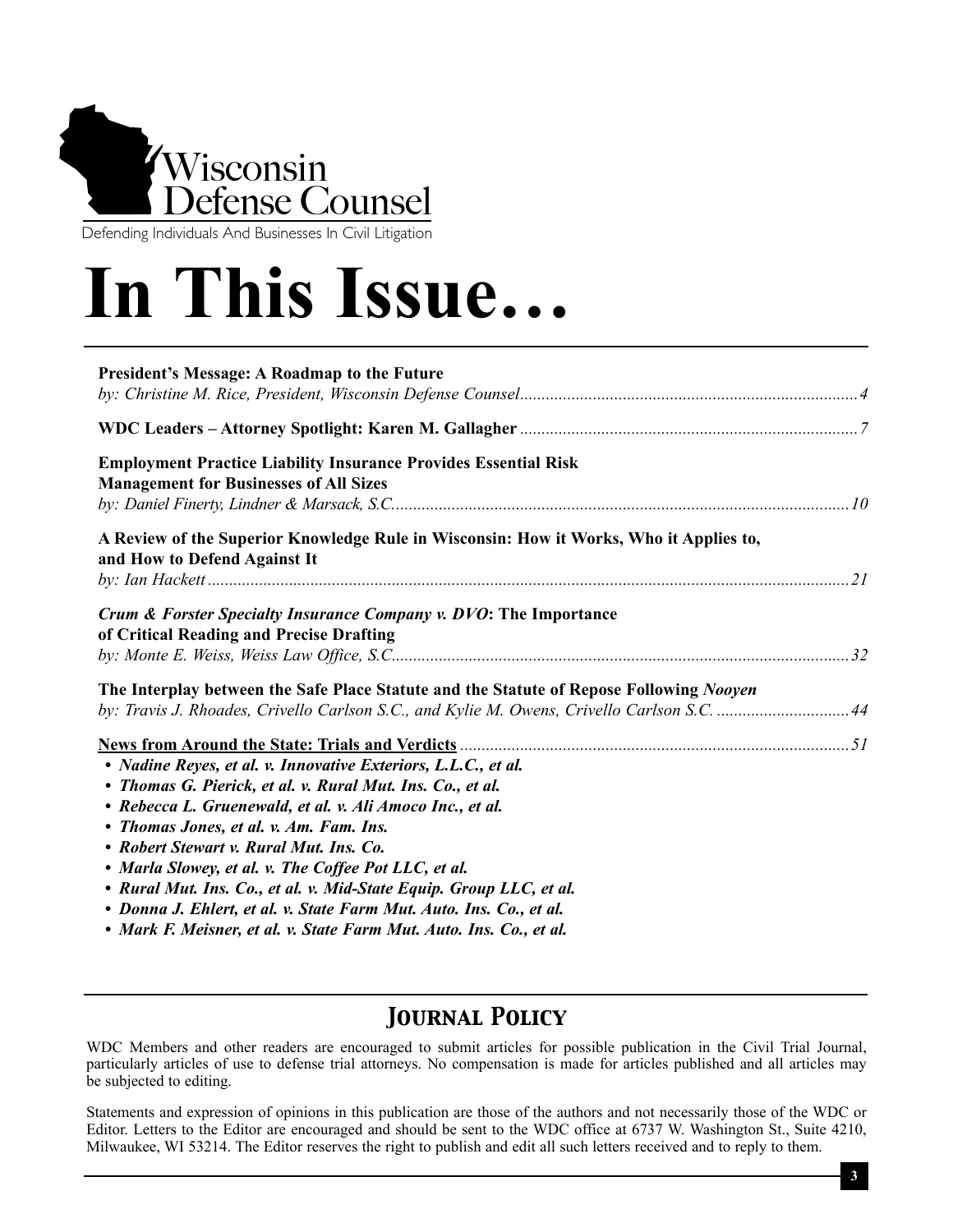

# **Employment Practice Liability Insurance Provides Essential Risk Management for Businesses of All Sizes**

*by: Daniel Finerty, Lindner & Marsack, S.C.*

"*With the growth of employers' liability for discrimination, retaliation, harassment, wrongful termination, and other similar torts … demand has grown for 'employment practices liability' insurance*."<sup>1</sup>

When Judge Richard A. Posner of the Seventh Circuit United States Court of Appeals authored the *Krueger International, Inc. v. Royal Indemnity Company* opinion in 2007, he likely had no idea how Employment Practice Liability Insurance ("EPLI") coverage would continue to grow and expand into other risk areas not then covered. Today, it has become an almost essential element to safely protecting any business<sup>2</sup> from both the garden-variety employment claims and the potential "runaway jury" that could seriously impact a business's continued viability. In the 1990s, EPLI was born from a need for businesses to better manage and limit their financial risk due to the regularity of employment litigation and the potential "runaway jury" claim. More recently, the *#MeToo* movement, the aging workforce, a patchwork of disability and medical leave laws, and societal trends have continued to subject businesses to increasing financial risk and potential liability from their employment-related decisions. Employers of all sizes, including private-sector, public-sector, non-profit and Native American employers, face the economic and business costs imposed by an almost predictable slew of annual employment claims that dictates EPLI coverage is essential. *This trend appears set to continue*. The 2018 Equal Employment Opportunity Commission (EEOC or Commission) statistics shows discrimination, harassment and retaliation based

on sex discrimination (including harassment and pregnancy) and Equal Pay Act charges increased.3 In 2018, the Commission resolved 141 separate lawsuits and recovered over \$53 million dollars from businesses<sup>4</sup>

#### **I. Covered Claims and Losses**

It is critical for practitioners to ensure that their business clients are aware of the nature and extent of their EPLI coverage, the limitations upon that coverage, the availability of additional coverages and that these clients tender any covered claims to the EPLI carrier as soon as they are received.<sup>5</sup> A business looking to initially secure an EPLI policy will typically have to disclose the existence of, or put in place, adequate employment law protections designed to mitigate risk, which means a business will likely have taken a step forward in its employment-related risk mitigation efforts just by applying for EPLI.<sup>6</sup>

While each policy is different, EPLI generally covers an insured business for "employment wrongful acts" that may result in a claim for damages by a current, former or prospective employee.<sup>7</sup> Such claims include discrimination, harassment, retaliation, defamation, invasion of privacy and other wrongful employment practices. Numerous courts have examined whether a particular claim is or is not covered within an EPLI policy; however, most of those opinions are intertwined with the definition of "claim" and "notice," among other terms.<sup>8</sup>

By contrast, EPLI policies typically exclude coverage for OSHA workplace safety citations,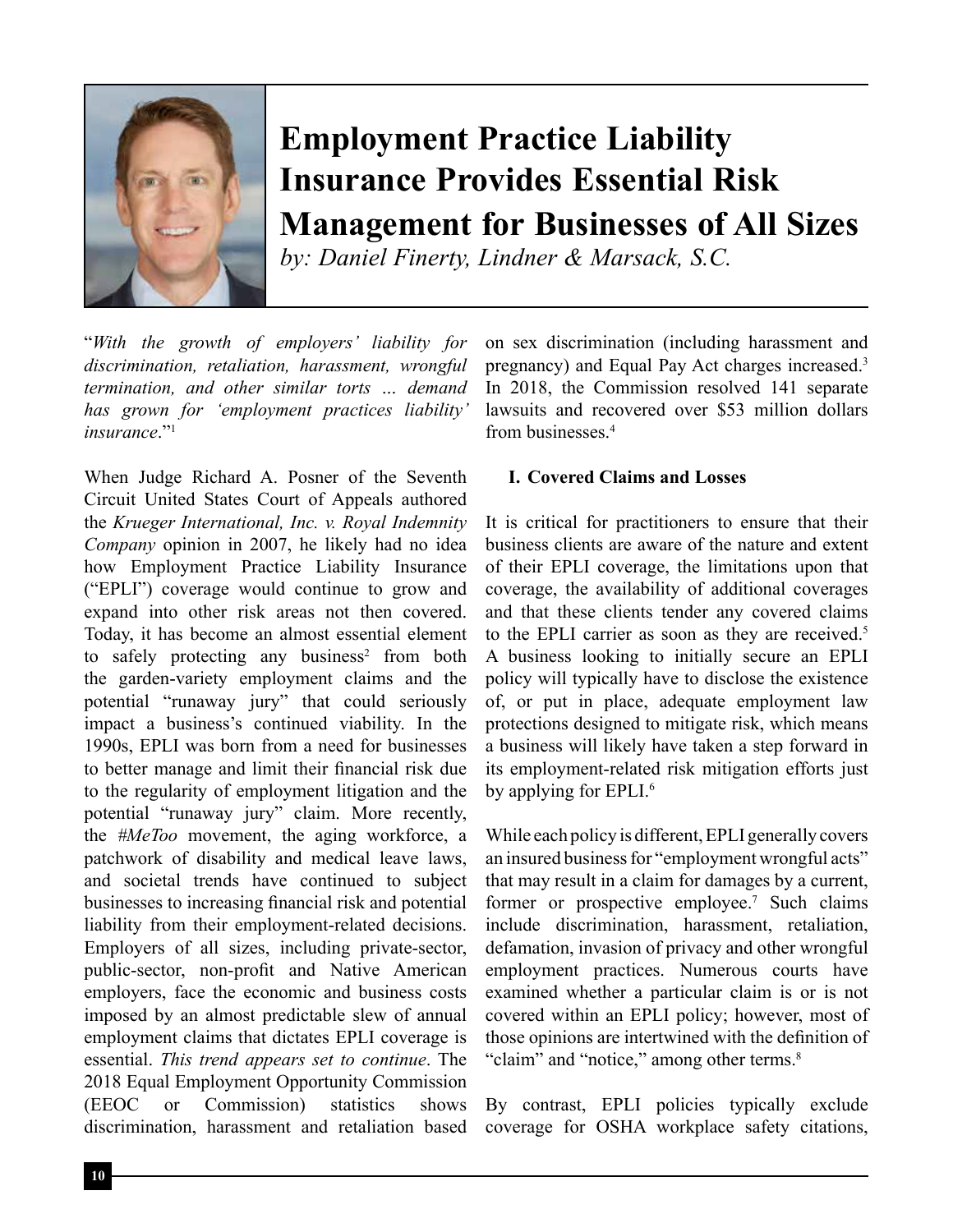NLRB charges, WARN notice claims, wage and hour violations,<sup>9</sup> ERISA or COBRA claims, unemployment insurance or workers compensation claims or an alleged breach of an employment contract.10 While coverage will likely be denied for OSHA citations or a primary worker's compensation claim, EPLI coverage may lie for a claim alleging retaliation due to workplace safety complaints<sup>11</sup> or an Unreasonable Refusal to Rehire claim under Wis. Stat. § 102.35(3). EPLI policies typically pay any "loss," the amount to which the insured becomes legally obligated, after the insured satisfies its deductible or self-insured retention, which may include defense costs, settlement amounts, back pay, front pay, and compensatory damages including emotional distress. However, the EPLI policy typically excludes from the "loss" definition damage awards for punitive damages, liquidated damage awards, criminal and civil fines, penalties and other amounts which are, by law, not insurable.

If a business receives an EEOC determination finding reasonable cause that it may have violated Title VII, the EEOC will engage in conciliation with the business to attempt resolution prior to further litigation. Setting aside deductible/SIR issues, the carrier will cover a negotiated settlement amount and attorney's fees for the plaintiff's counsel; however, the EPLI policy will not cover any costs the business may incur associated with Commission-required employee training or employee reinstatement. Those costs will have to be shouldered by the business, not the carrier.

# **II. Defining the Insured and Covered Employees**

While the definition of "company" may be easy to assess in the case of a single corporate entity, the "insured" definition becomes more complicated when there are a number of interrelated companies, subsidiaries and affiliates. To ensure that business clients are protected, practitioners must confirm that their client's EPLI policy broadly covers all corporate entities owned or controlled by the main corporate client. If coverage is not sufficiently broad,

a broader "employer" definition may be warranted to ensure all sub-entities are covered during renegotiation of the policy terms and/or the annual premium. Further, a topic of increasing importance is whether an EPLI policy provides coverage for acts or omissions by, or claims by, a business's volunteers, independent contractors, temporary or leased employees and other individuals outside of the traditional employer-employee relationship. One court has held that, if an EPLI policy does not explicitly address this issue, the business's EPLI policy does not cover a third-party claim filed by an employee of a temporary agency against the business at which the employee was placed and subsequently injured.<sup>12</sup>

When dealing with temporary agencies, joint employment arrangements, or more complicated employment situations, the scope of coverages provided to the businesses should be clarified in advance and contractually negotiated before any issue arise.<sup>13</sup> Businesses that use volunteers, such as hospitals and senior living providers, should review the EPLI policy definition of "employee" to determine if it provides coverage, is silent, or explicitly excludes volunteers or anyone not paid by the business.

## **III. Claims-Made Policies**

EPLI policies are written as "claims-made" policies,14 which allows a fairly easy definition for the date of loss as the date a "claim" was received by the business. Most policies specifically define a "claim" to mean either a written demand for relief or legal proceedings seeking damages, a definition which encompasses demand letters from plaintiff's counsel, administrative charges and a typical civil summons and complaint filed in state, federal or tribal court.<sup>15</sup> This definition usually includes a threatening letter from an employee's counsel that advises of at least one covered claim. Different definitions of "claim" have led to different results. A Massachusetts district court held that an EPLI policy's "claim" definition, which covered an EEOC charge, unambiguously excluded coverage for the related lawsuit by the EEOC.<sup>16</sup> By contrast,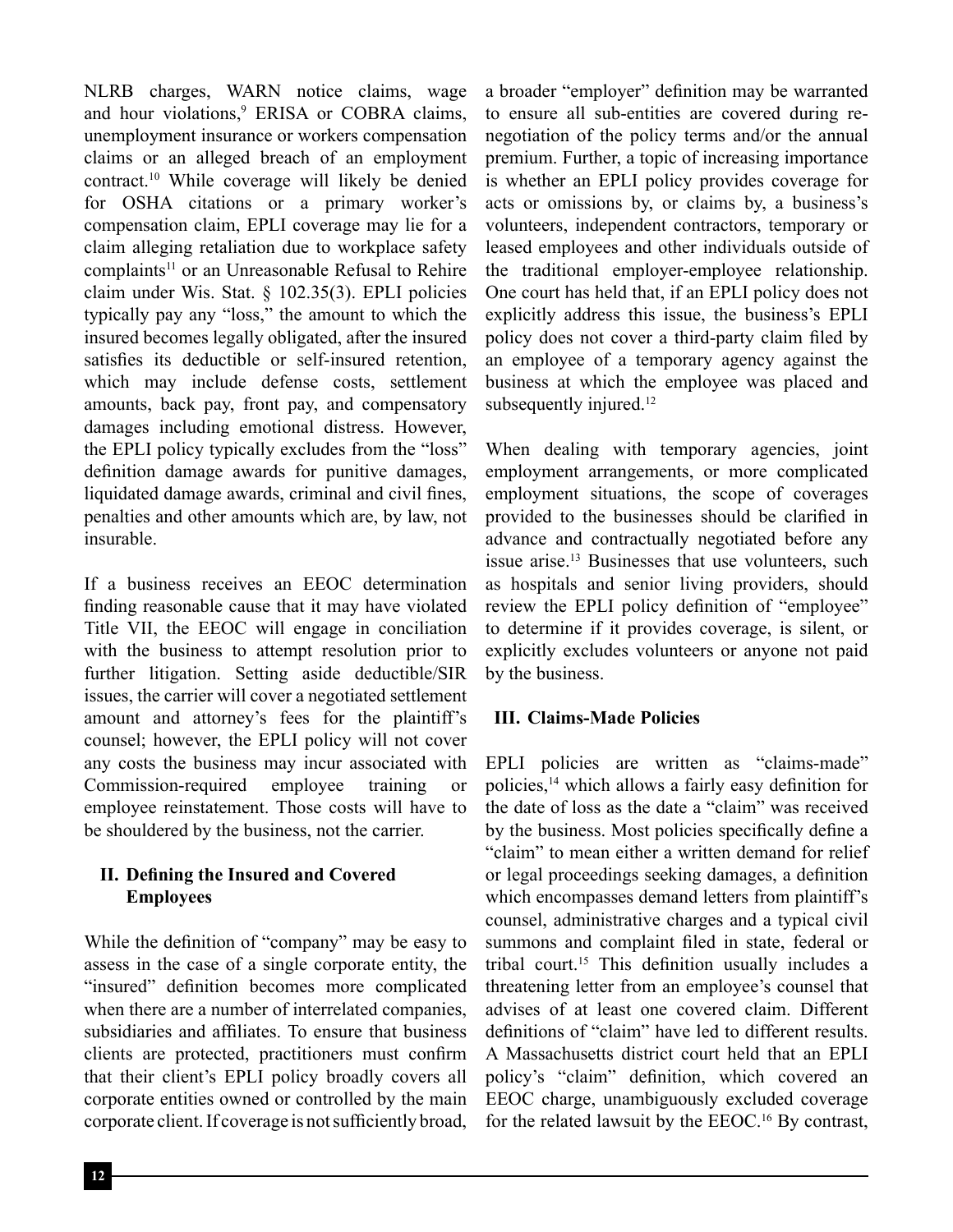an Illinois district court held that both the EEOC charge and the EEOC's subsequent federal court lawsuit based on the earlier charge against the business were both covered and were separate claims triggering EPLI coverage.17

A dispute may arise in the event a business is not aware that coverage may exist.<sup>18</sup> If the business fails to tender the claim in a timely fashion or does so only after coverage or an extended reporting period has expired, the business may not be able to receive the contemplated benefit in exchange for its premiums. In such cases, a carrier may be well within its rights to deny coverage. However, in some cases, a reservation of rights letter may be issued to reserve the carrier's right to later deny coverage while it investigates the underlying circumstances of the tender and/or whether the insurer's right to defend the claim has been prejudiced by the delay.

# **IV. The Claim Handling Process**

Assuming a covered claim has been received, tendered by the business to the carrier within the coverage period, no exclusions apply and no reservations of rights letter has been issued, the carrier will typically assign panel counsel to handle the claim. Typically, the carrier will assign the claim to a particular panel counsel attorney or firm for the jurisdiction in which the claim was filed or provide the business with the panel counsel firms and the option to choose.19 Panel counsel firms have an existing relationship with the carrier to handle EPLI claims at a pre-approved rate, generally lower than the panel firm's typical hourly rate, provided by the firm in exchange for the volume of work that the relationship entails. While exceptions may be permitted to allow existing counsel to represent or continue to represent a business client in an employment claim, such exceptions are rare and require, in the least, that such firm agree to the carrier's EPLI rate and its litigation guidelines.<sup>20</sup>

## **V. Best Practices**

While a few "best practices" for handling an EPLI claim and working with the insured clients and their carriers follow, a note of guidance first. It is critical for practitioners to ensure the service provided to the business matches up with the carrier's customer service model. To do this, a timely initial assessment of the claim, an assessment of settlement options and a road map for a successful defense, however the insured and the carrier shall define that term, among other things, are critical to providing an exceptional level of client service that is in line with, or exceeds, the carriers' expectations.

# **a. Conduct a Thorough Initial Review and Client Interview**

After an initial conflict check, acknowledging receipt of the EPLI claim, reviewing the available documentation from the business, $21$  and conducting an in-depth interview with the business $22$  and personnel involved, counsel must discern, among other things, the factual basis for the employmentrelated decision the business made and whether it constitutes a legitimate non-discriminatory, nonretaliatory reason.<sup>23</sup> Typically, this reason forms the very center of the business's defenses to a claim. To do so, it is critical to identify the decision-makers and acknowledge that businesses do not make decisions, people do. The information provided by these decision-makers will assist in the defense of the claim going forward.

## **b. Outline and Discuss Assessment**

Once the business has provided the necessary information for counsel to flesh out a response to the complaint, counsel should also re-connect with both the business and the carrier's assigned representative in order to provide a more thorough perspective on the claim. There are several goals to this discussion. First, the discussion ensures the carrier's assigned representative can ask counsel questions regarding both liability and potential damages in order to set an appropriate reserve<sup>24</sup> to cover the potential loss. Second, this discussion allows counsel, the business and the representative to discuss and assess initial considerations including whether the claim should be defended, immediately settled or mediation should be explored to see if the case can be resolved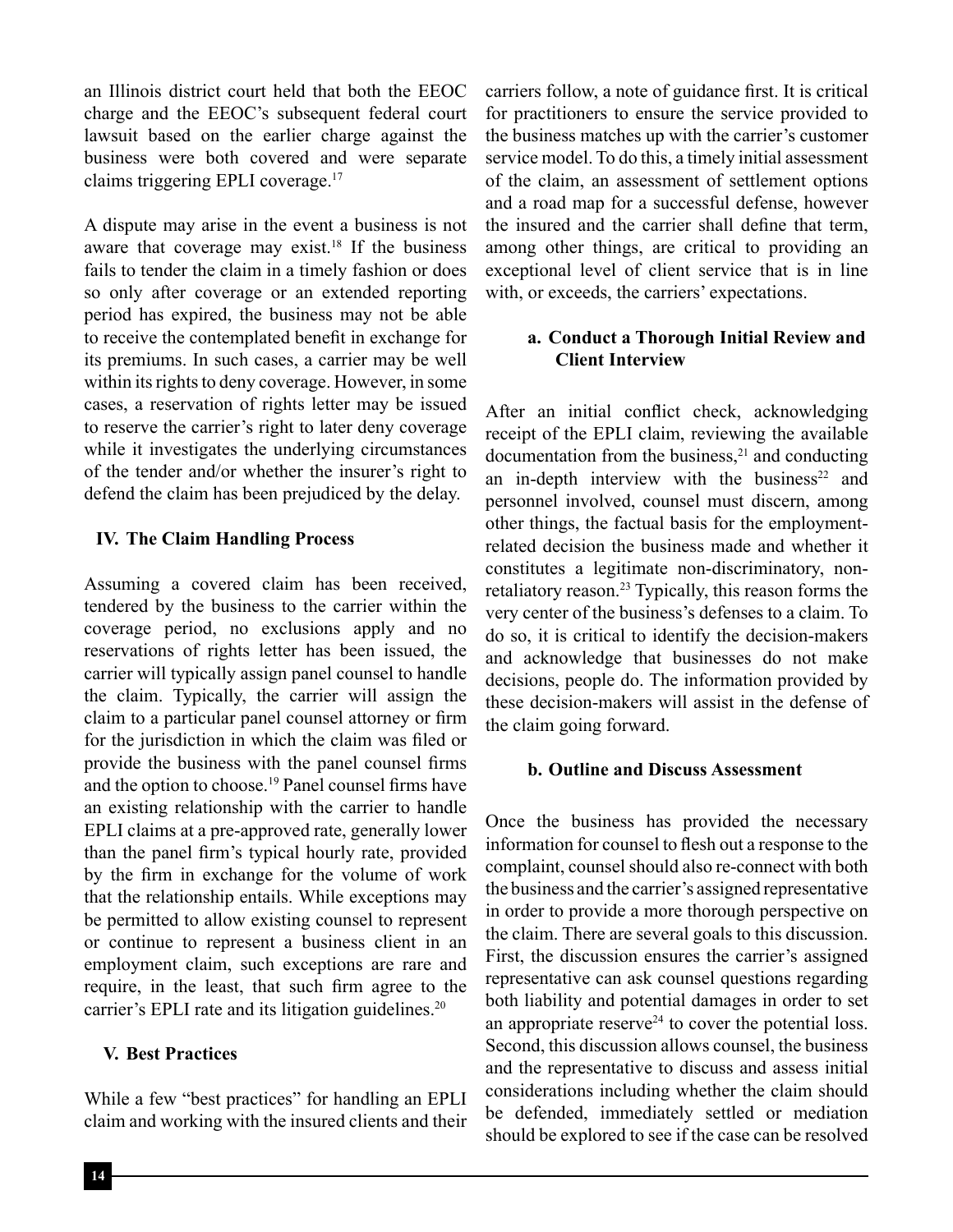economically before additional costs are incurred. While dictated by the facts and circumstances of each case, settlement consideration should be given to "hot button" cases such as the EEOC's Strategic Priorities or, currently, *#MeToo* allegations.<sup>25</sup> Third, in the event the claim is to be defended to its end or, at least, to another waypoint at which another settlement assessment should be made, counsel can share thoughts about the 10,000-foot perspective with regard to the defense to liability and damages and share how he or she will defend the claim to secure victory or put the insured and the carrier in an advantaged position to discuss settlement down the road.

#### **c. Outline a Multi-Layered Defense**

A road map to a viable, cost-effective defense of the claim should be prepared that will answer the most pressing issue from the business and the carrier, whether that is how to defeat the claim or, if the client and carrier choose to resolve, how to obtain a strategic advantage in litigation to obtain a comparably more tolerable resolution. Counsel's mission, among other things, is to define the route, assess the costs, risks and rewards of each option, and assist the business and its carrier in defining, refining when necessary and reaching the identified goals. That roadmap will define multiple layers of defense.26 Counsel can begin to chart out the most direct, effective and cost-efficient path to prevail utilizing these defenses and ensure that layers of defense are at the ready to defend the claim. The business and the carrier should regularly be consulted and should always be given regular updates on the likely path this claim will take, based upon counsel's experience, and be available to answer any questions, especially where the complainant is still employed.

#### **d. Execute and Revise When Necessary**

Counsel should defend the business and represent the carrier's interests by zealously and costeffectively advocating for the business regarding both liability and, when necessary, damages. While the venue for the claim will define the path, counsel

should regularly seek opportunities to discuss resolution with the opposing party, as guided by both the business and the carrier.

During this time, the defense will likely need to be modified to accommodate changes by the business, the carrier and/or the dramatic nature of employment litigation. It is counsel's job during this process to support the business and the carrier to ensure the parties maintain a cooperative tripartite relationship designed to secure the best result for the business. At times, that relationship may break down. It happens, especially with a company that has never been involved in employment litigation. Regardless of the reason, it is counsel's job to ensure that the relationship, if it derails, gets back on track as soon as possible.

#### **e. Identify Settlement Opportunities**

Assuming support for a business's desire to resolve the matter is an option to which the carrier does not object, a potential settlement should be outlined for approval by the business and the carrier. This proposal should ensure that the business and the carrier are both released from liability and any damage claims, that the complainant agrees not to sue and agrees to release any and all claims (known and unknown), that any future references can be provided based upon agreed language or an agreed document placed into the complainant's personnel file (to avoid future disputes) and that any other provisions (such as notice of an alleged breach and time to cure) are included to bind the parties' postsettlement behavior in a manner to avoid future conflict. After approval, the settlement proposal can be provided to the complainant and/or his or her counsel.

# **VI. Conclusion**

When representing insured clients and insurance carriers in EPLI matters, several important points need to be kept in mind. First, the insured client has tendered the claim to the carrier to ensure that it is cost-effectively and competently handed, a job for which counsel is responsible. Second, the carrier's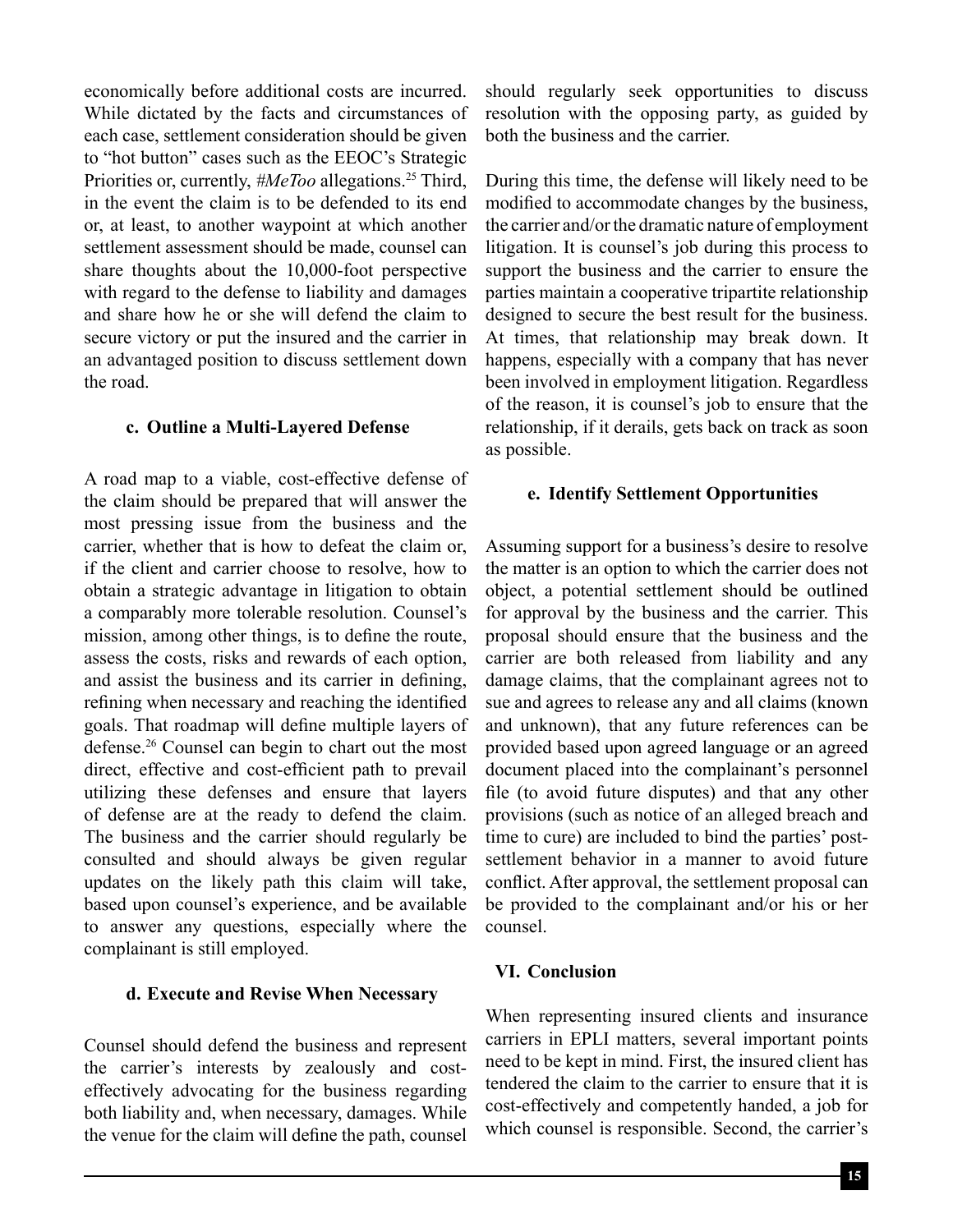assigned claims representatives are responsible for effective claims-handling, which includes setting a reserve on any claim, tracking the progress of the claim and any necessary internal reporting, a job for which good communication with counsel is essential. Third, all parties have a mutually-shared goal – to ensure the best result for the insured client. That shared goal should form the centerpiece of each and every discussion the parties have when defending an EPLI claim, as it will always bind the parties together and help counsel support the tripartite relationship. In the end, achieving the best result for the business, in addition to doing so professionally, cost-effectively, and diligently with solid, interactive communication throughout the process for the carrier, can ensure that future cases follow.

#### **Author Biography:**

*Daniel Finerty, Marquette University Law School 1998, is a Shareholder with Lindner & Marsack, S.C. in Milwaukee, Wisconsin, where he regularly counsels and defends private-sector, public-sector, non-profit and Native American tribal clients, also representing the interests of the clients' EPLI carriers, in employment litigation matters in administrative agencies, federal, state and tribal courts and other venues. He would like to personally recognize the insurance companies for which he serves as panel counsel and their current and former claim representatives and attorneys. Even though their names may not appear here, he acknowledges that he could not have drafted this article without the opportunities they have provided and the trust and confidence they have placed in him. He is grateful to each of them beyond words.*

## *References*

- <sup>1</sup> *Krueger Int'l, Inc. v. Royal Indem. Co.*, 481 F.3d 993, 994 (7th Cir. 2007).
- <sup>2</sup> Insured business clients will be referred to as businesses, clients or insureds. Their EPLI partners will be referred to as insurers or carriers. Defense counsel that represent businesses and carriers are referred to as practitioners, counsel and the like.
- <sup>3</sup> *See* https://www.eeoc.gov/eeoc/statistics/enforcement/ charges.cfm (last visited Feb. 10, 2020).
- <sup>4</sup> Office of General Counsel FY 2018 Annual Report,

available at: https://www.eeoc.gov/eeoc/litigation/ reports/18annrpt.cfm (last visited, Feb. 10, 2020). The National Women's Law Center notes that a gender wage gap exists in over 97 percent of occupations and African-American women make 62 cents, Latina women make 54 cents, Native women make 57 cents, and Native Hawaiian and Pacific Islander women make 61 cents for every dollar paid to white, non-Hispanic men. Elizabeth Skerry, *Your Racial and Gender Wealth Gaps Playlist*, NWLC (Dec. 20, 2019), available at: https://nwlc.org/blog/your-racial-andgender-wealth-gaps-playlist/ (last visited Feb. 14, 2020). These numbers foreshadow continued litigation over the Equal Pay Act.

- The Author notes that he does not handle coverage but is familiar with these topics by experience.
- As an example, to apply for EPLI with Arch Essential EPL with Arch Insurance Group, Inc., a business must disclose information regarding its Human Resources Department, hiring process, employee handbook, performance assessments and evaluations, terminations, training on harassment, discrimination and the like, and other employment-related procedures. The application which lists these items, and provides practitioners a good list of items to review with a client looking to secure EPLI coverage, is on Arch's website. *See* Essential EPL – Application, Arch Insurance Group, Inc., available at: https://www. archcapgroup.com/Portals/0/Forms/Executive%20 Assurance/EmploymentPractices/APPLICATION%20 FOR%20ARCH%20ESSENTIAL%20EPLsm.doc (last visited Feb. 14, 2020).
- <sup>7</sup> Britton D. Weimer, J.D., Eric D. Satre, Andrew F. Whitman, Ph.D., J.D., CLU, CPCU, T. Michael Speidel, D.D.S., J.D., Employment Practices Liability – Guide to Risk Exposures and Coverage, The National Underwriter Company (2nd Ed. 2012), at pp. 1, 21-22.
- <sup>8</sup> *See, e.g.*, *LodgeNet Ent. Corp. v. American Intern. Specialty Lines Ins.*, 299 F. Supp. 2d 987 (D. S.D. 2003) (EPLI policy covered both administrative charges and civil complaints as "claim[s]," but policy was ambiguous as to whether same facts amounted to a single claim); *KB Home v. St. Paul Mercury Ins. Co.*, 621 F. Supp. 2d 1271 (S.D. Fla. 2008), *aff'd*, 339 Fed. Appx. 910, 2009 U.S. App. LEXIS 16883 (11th Cir.) (filing of discrimination charge with Broward County Civil Rights Division was an EPLIcovered "claim," however, coverage denied because claim was filed prior to start of EPLI policy period); *SNL Fin., LC v. Phila. Indem. Ins. Co.*, 2009 U.S. Dist. LEXIS 93319 (W.D. Va. 2009), *aff'd*, 455 Fed. Appx. 363, 2011 U.S. App. LEXIS 23529 (4th Cir.) (insured promptly reported EPLI claim when lawsuit was filed; earlier correspondence and discussions with former employee's attorney did not amount to a "written demand for monetary or nonmonetary relief" within the policy); *Nat'l Waste Assocs., LLC v. Travelers Cas. & Sur. Co. of Am*., 51 Conn. Supp. 369, 988 A.2d 402 (2008), *aff'd*, 294 Conn. 511, 988 A.2d 186 (2010) (former employee's unemployment insurance claim, which amounted to a prior "administrative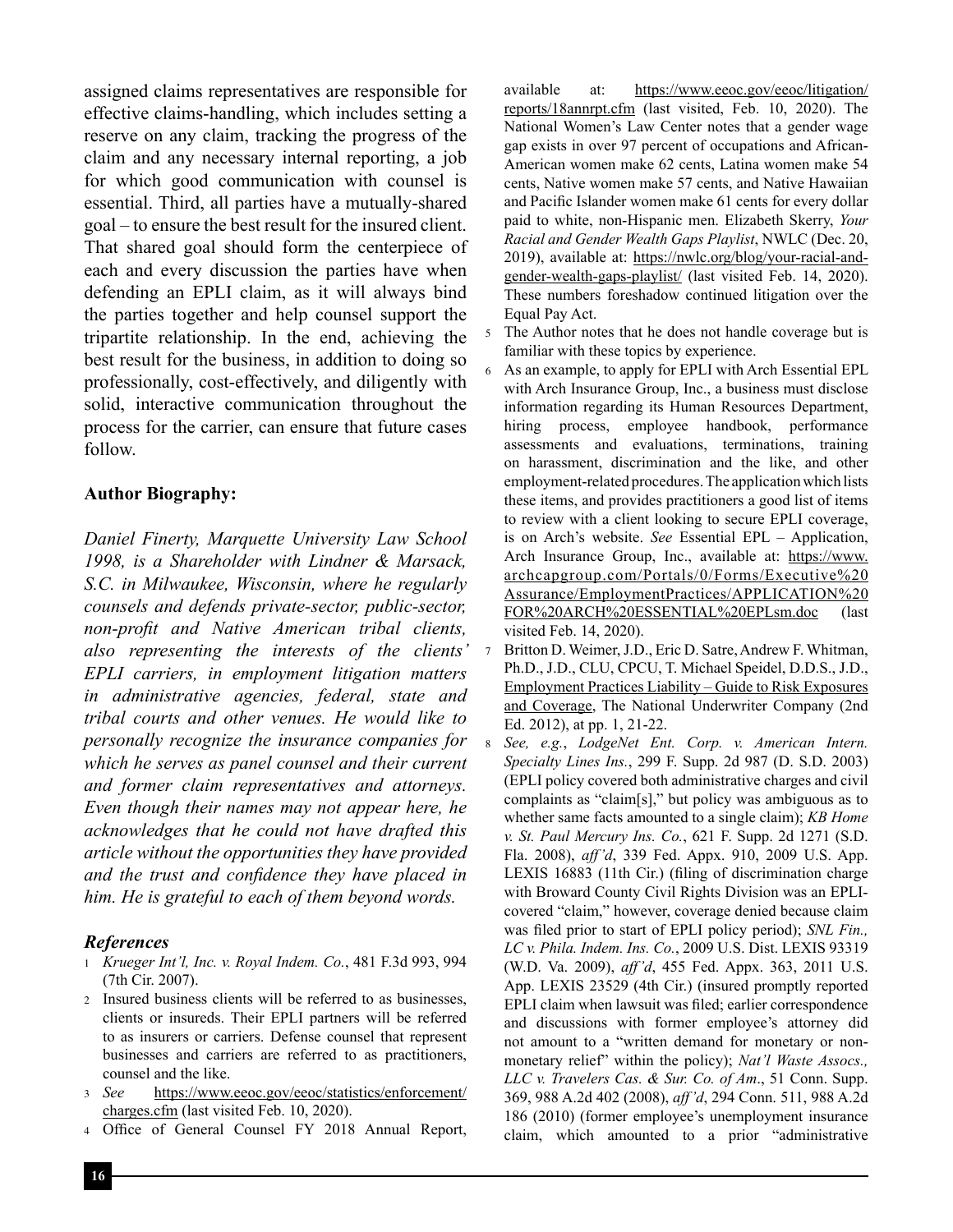proceeding," barred coverage for employment litigation filed after policy's retroactive date).

- <sup>9</sup> An EPLI policy that excludes coverage for claims arising under the federal Fair Labor Standards Act usually excludes coverage for related state and local claims.
- <sup>10</sup> Weimer, *et al*., at pp. 22-26. A number of carriers currently offer specialty coverage for defense for alleged wage and hours claims in some fashion. *See Insurance Definitions – Wage and Hour Insurance Coverage Endorsement*, International Risk Management Institute, Inc., available at: https://www.irmi.com/term/insurance-definitions/wageand-hour-insurance-coverage-endorsement (last visited Feb. 11, 2020); Marsh LLC Wage and Hour Preferred Solution, available at: https://www.marsh.com/us/services/ financial-professional-liability/wage-and-hour-preferredsolution.html (last visited Feb. 10, 2020) ("[t]he top 10 wage and hour settlements in 2017 totaled \$525 million, the second-highest figure in the last decade, according to law firm Seyfarth Shaw").
- <sup>11</sup> *See* OSHA's Whistleblower Protection Program, OSHA Fact Sheet, available at: https://www.osha.gov/ Publications/OSHA3638.pdf (last visited Feb. 14, 2020).
- <sup>12</sup> *Home Ins. Co. v. Liberty Mut Fire Ins. Co.*, 830 N.E.2d 186, 188-89 (Mass. 2005). The exclusive remedy provision of worker's compensation would likely protect only the temporary agency, not the business, hence, the reference to a "third-party claim."
- <sup>13</sup> Further, if an EPLI-insured temporary agency agrees to indemnify its business client from employment and other claims, the carrier will have to be involved with that discussion as certificates of insurance will likely need to be exchanged between the parties.
- <sup>14</sup> Weimer, *et al*., at p. 6. Weimer notes that the Insurance Services Office policies, and "virtually all other EPL policies, are claims-made rather than occurrence policies." *Id*. (*citing Nat'l Waste Assocs., LLC*, 988 A.2d at 187, n.5). The *National Waste* court noted that claims-made policies limit the liability of the carrier to a fixed period of time, which allows it to charge lower premiums. *Nat'l Waste Assocs., LLC*, 988 A.2d at 187, n.5.
- <sup>15</sup> Weimer, *et al*., at p. 6. The definition of "claim" will be further explained by defining a "wrongful act" which may include an employment-related decision, as outlined in an EPLI policy one court reviewed. *See Martinsville Corral, Inc. v. Society Ins.*, 2018 U.S. Dist. LEXIS 55144, \*\*4-6 (S.D. Ind. Mar. 31, 2018), *aff'd*, *Martinsville Corral, Inc. v. Society Ins.*, 910 F.3d 996 (7th Cir. 2018).
- <sup>16</sup> *Cracker Barrel Old Country Store, Inc. v. Cincinnati Ins. Co.*, 2011 U.S. Dist. LEXIS 156158 (M.D. Tenn. Sept. 16, 2011) *rev'd by Cracker Barrel Old Country Store, Inc. v. Cincinnati Ins. Co.*, 499 Fed. Appx. 559, 565, 2012 U.S. App. LEXIS 19161, \*\*16-17 (6th Cir. 2012). The Sixth Circuit reversed and held the "claim" definition was ambiguous and susceptible to more than one reasonable interpretation.
- <sup>17</sup> *John Marshall Law School v. Nat'l Union Fire Ins. Co. of Pittsburgh, PA*, 223 F. Supp. 3d 733, 738 (N.D. Ill 2016)

("there is no question that the policy reasonably may be read as contemplating that an administrative investigation/ charge and a lawsuit arising from the same facts are two different claims. Indeed, in the Court's view, this is the most reasonable reading of the policy.").

- <sup>18</sup> Practitioners can greatly assist their business clients by offering to review their insurance policies to ensure a basic awareness of what is and is not covered. A business that secures a business owner package policy or pre-packaged trade association policy may not necessarily recall the exact contours of the policy. Businesses that pay annual premiums for EPLI coverage will want to access that coverage when necessary.
- <sup>19</sup> Some carriers are very forthright about panel counsel membership. *See* Approved EPL Panel Counsel Defense Firms, Chubb Insurance – Employment Practices Liability, available at: https://www.chubb.com/us-en/businessinsurance/approved-epl-panel-counsel-defense-firms.aspx (last visited Feb. 14, 2020).
- <sup>20</sup> Some carriers permit the business to identify and use approved employment counsel as part of their marketing strategy. *See* Management Liability – Employment Practices Liability, Philadelphia Insurance Companies, available at: https://www.phly.com/mplDivision/managementLiability/ EPLI.aspx (last visited Feb. 11, 2020). With the number of EPLI carriers serving different markets, every business should be able to match an EPLI policy to its need.
- <sup>21</sup> This documentation typically includes the employee's personnel file, the business's employee handbook, compensation and payroll records, and any and all other communications and related documentation regarding the employee who filed the claim.
- <sup>22</sup> During this discussion, counsel should advise the business that, to the extent possible, a litigation hold should be initiated and be in place throughout the claim to prevent destruction of any relevant hard-copy or electronic evidence.
- <sup>23</sup> Other issues to discuss may include whether the prospective, current or former employee that filed the claim, referred to as the "complainant," suffered an adverse employment action and if similarly-situated comparator employees outside of the alleged protected class were treated more favorably by the business than the complainant. Typically, in the early stages, a complainant's protected status may not be subject to a great deal of attention but counsel should ensure due diligence is performed on this issue to ensure that a basic statutory coverage and other defenses, such as timeliness, are preserved from the start. *See e.g.*, *Masri, v. Labor and Ind. Rev. Comm'n*, 2014 WI 81, ¶ 60 ("Wis. Stat. § 146.997 applies only to employees, a category that does not include interns [like Masri] who do not receive compensation or tangible benefits"); *see also* Wis. Stat. § 111.39(1) ("The department may receive and investigate a complaint charging discrimination, discriminatory practices, unfair honesty testing or unfair genetic testing in a particular case *if the complaint is filed with the department no more than 300 days after the alleged discrimination, unfair honesty*